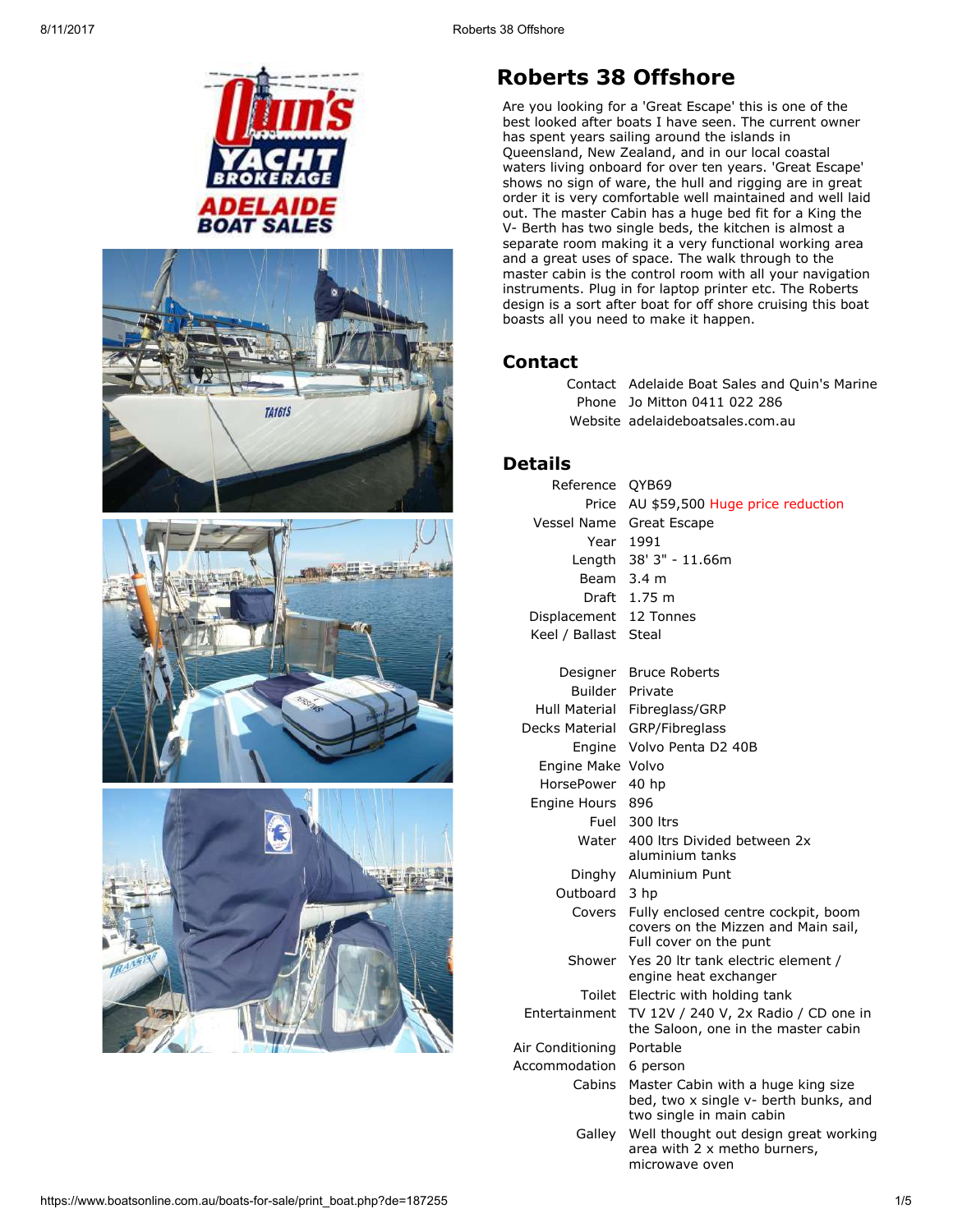

| Refrigeration        | Chest fridge with freezer                                                                                                                                                                                                                                                                   |
|----------------------|---------------------------------------------------------------------------------------------------------------------------------------------------------------------------------------------------------------------------------------------------------------------------------------------|
| Stove                | Metho                                                                                                                                                                                                                                                                                       |
| Water Maker          | No                                                                                                                                                                                                                                                                                          |
| Hot Water System     | Electric 20ltr s/s tank 240V element /<br>engine heat exchange                                                                                                                                                                                                                              |
| <b>Ground Tackle</b> | 2x 40 kg plough anchors with 200 ft<br>Chain                                                                                                                                                                                                                                                |
| Safety Gear          | Life Rings, Dan buoy etc                                                                                                                                                                                                                                                                    |
| <b>Bilge Pumps</b>   | Manuel and electric                                                                                                                                                                                                                                                                         |
| Life Raft            | Yes due for service                                                                                                                                                                                                                                                                         |
| Epirb                | Registered 406                                                                                                                                                                                                                                                                              |
| Life Jackets         | 6 Pfd's                                                                                                                                                                                                                                                                                     |
| <b>Flares</b>        | Yes                                                                                                                                                                                                                                                                                         |
| Fire Protection      | Yes                                                                                                                                                                                                                                                                                         |
| Electrics            | 1 x house 200 amps Solar and sea-<br>tec charger / solar regulator, solar                                                                                                                                                                                                                   |
|                      | panels 2 x 80 watt, Aerogen wind<br>turbine, Power invertor 1500w,                                                                                                                                                                                                                          |
| Electronics          | Windlass VRC 1250, Icom IC-F7000<br>HF Radio, Icom IC-M304 VHF radio,<br>Auto Helm Course Master CM-85i with<br>CM 841 controller, North Star<br>Explorer 660 plotter and Cmap AU,<br>AT-130 Auto Tuner with HF Radio                                                                       |
| Sail Inventory       | Storm Jib for inner forestay, Furler<br>Headsail, Main Sail, Mizzen Sail, all in<br>good condition.                                                                                                                                                                                         |
| Mast / Rigging       | Halyards replaced 3 years ago                                                                                                                                                                                                                                                               |
| Deck Gear            | 2x Barlow 32 inch two speed<br>selftailers, 2x 23 inch Barlow winches,<br>4 Jammers fenders and Lines                                                                                                                                                                                       |
| Remarks              | Between 2008 and now 'Great Escape'<br>has had well over \$50,000 spent. It is<br>one of the few walk onboard and start<br>your next adventure with no work<br>required. ' Great Escape' is very clean<br>and comfortable. The Marina berth<br>would become available through the<br>owner. |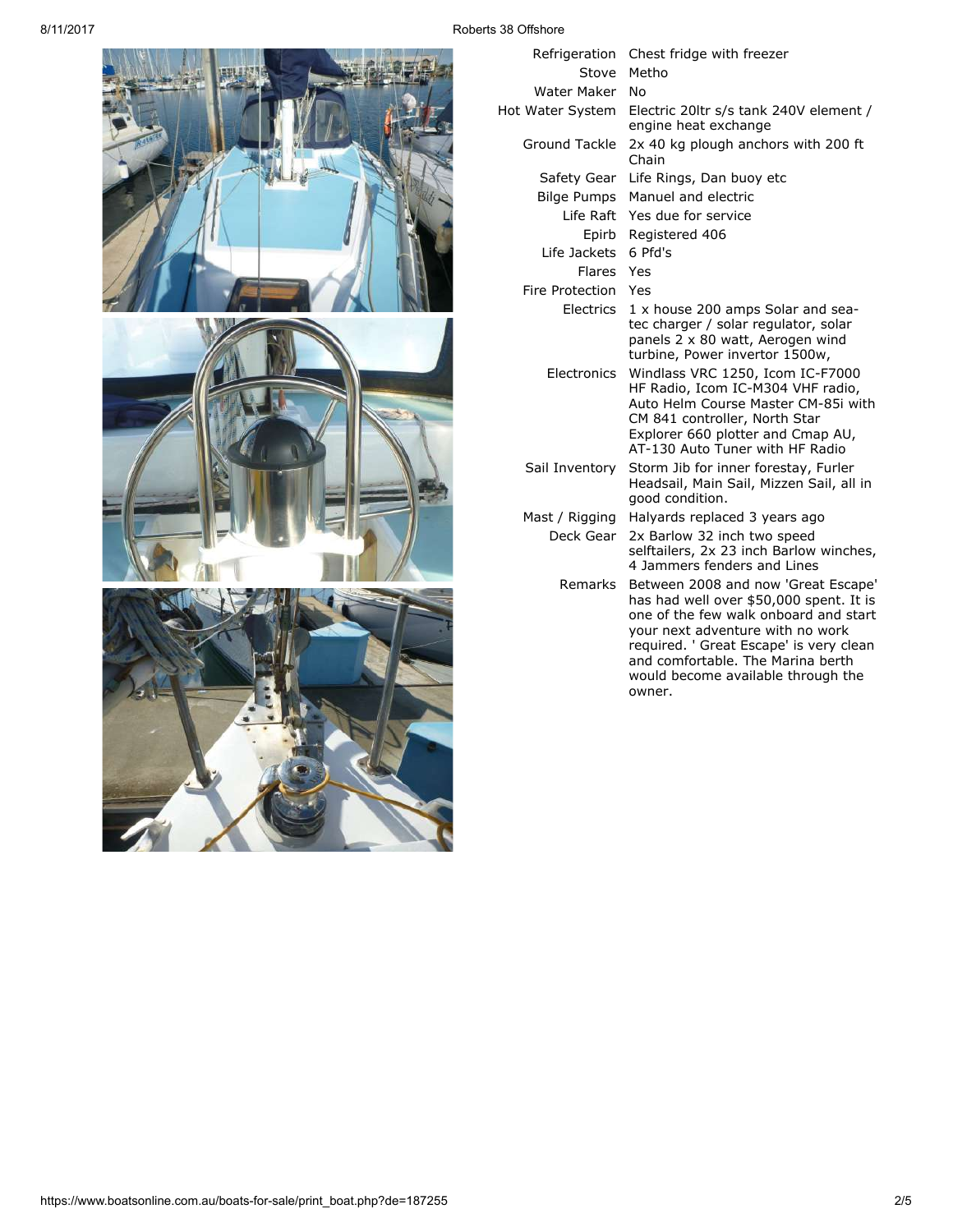









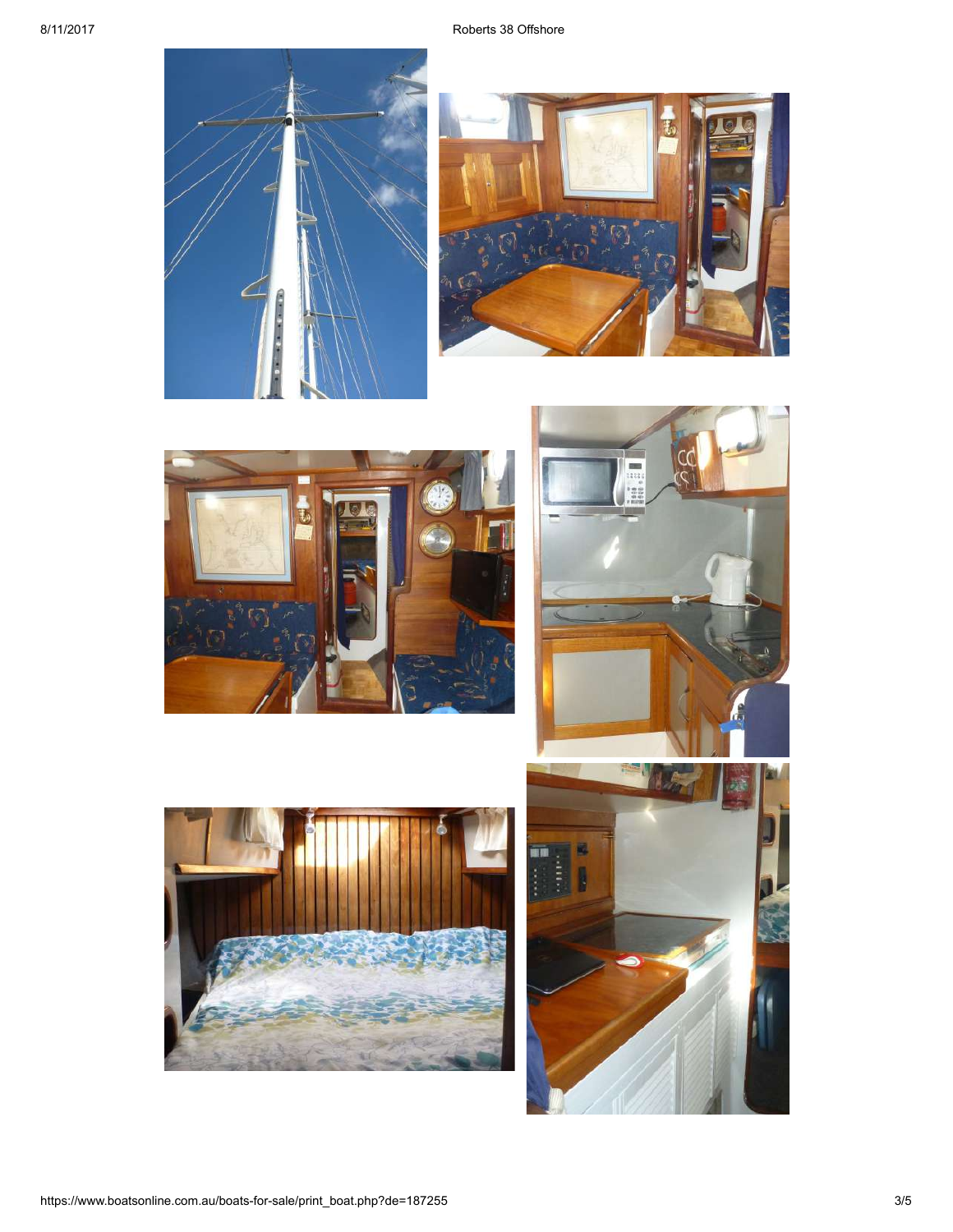